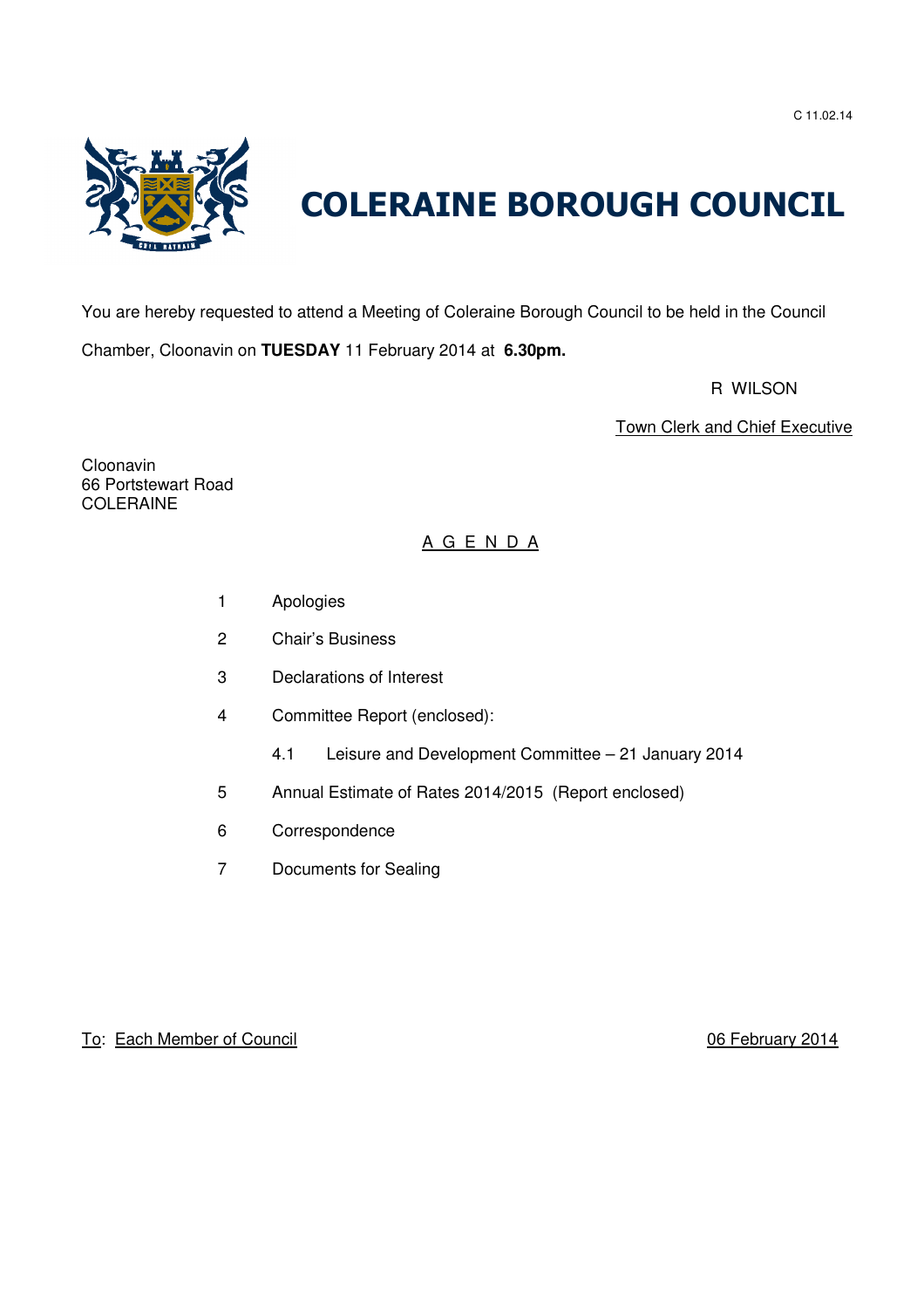| <b>Meeting</b> | <b>Leisure and Development Committee</b>                                                                                                                                                                                                                                                                                                                       |  |
|----------------|----------------------------------------------------------------------------------------------------------------------------------------------------------------------------------------------------------------------------------------------------------------------------------------------------------------------------------------------------------------|--|
| Date and Time  | 21 January 2014 at 6.30pm                                                                                                                                                                                                                                                                                                                                      |  |
| Location       | Bann View Committee Room, Cloonavin                                                                                                                                                                                                                                                                                                                            |  |
| <b>Chair</b>   | <b>Councillor W McCandless</b>                                                                                                                                                                                                                                                                                                                                 |  |
| <b>Present</b> | Aldermen P Fielding, M Hickey and N Hillis<br>Councillors D Barbour, Y Boyle (Items $1 - 5.2$ ) and<br>M Knight-McQuillan                                                                                                                                                                                                                                      |  |
| In Attendance  | Town Clerk and Chief Executive, Corporate Director of Leisure<br>and Development, Head of Development Services (Items $1 - 5.1.2$ )<br>Head of Leisure Services (Items $1 - 5.2$ ), Events Officer<br>(Items $1 - 5.2$ ), Events Assistant (Items $1 - 5.2$ ), Outdoor Recreation<br>Manager (Items $1 - 5.5$ ), Administrative Assistant and Clerical Officer |  |

# **1 APOLOGY**

An apology was recorded for Alderman J McClure.

#### **2 CHAIR'S BUSINESS**

#### **2.1 Welcome**

The Chair extended a warm welcome to newly appointed Member Councillor Knight-McQuillan and Squadron Leader Paul Sall, Director of RAF Waddington International Airshow.

# **2.2 New Year Greetings**

The Chair extended New Year greetings to everyone present.

# **3 DECLARATIONS OF INTEREST**

There were no declarations of interest.

#### **4 REQUEST FOR PRESENTATION**

#### **4.1 Northern Ireland Tourist Board – 'We're Valuing Tourism' Campaign**

 The Head of Development Services advised Members that the Northern Ireland Tourist Board had identified a range of new and evolving tourism issues and priorities that would have a significant impact on the visitor experience over the next 5-6 year period. They had requested renewed support and commitment from all bodies with an interest in tourism and had offered to present the campaign to Council.

**Recommended:** On the proposal of Councillor Barbour and seconded by Alderman Fielding that the presentation from the Northern Ireland Tourist Board be presented at a Council Meeting.

# **5 LEISURE AND DEVELOPMENT SERVICES REPORT**

 Consideration was given to the Leisure and Development Services Report (previously supplied). It was agreed that Report Items 7 and 8 be presented first as the Head of Development Services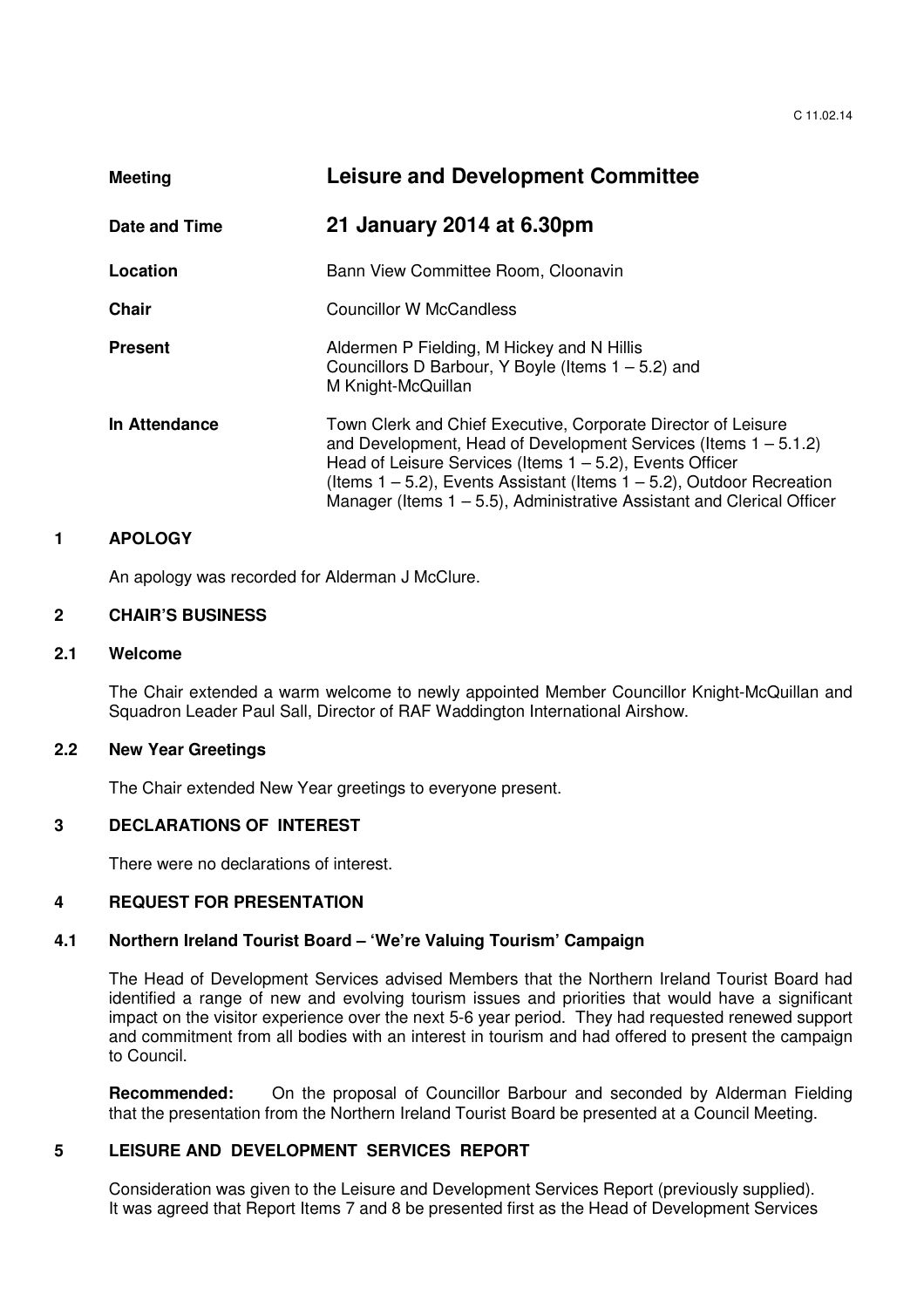had another meeting to attend.

#### **5.2 Northern Ireland International Airshow (NIIA)**

Councillor Boyle left during this item.

The Director of Leisure and Development introduced Squadron Leader Paul Sall, MSc RAF (Retired), Director of RAF Waddington International Airshow. Sqn Ldr Sall had been working with officers over the last few months in order to review and identify opportunities to reinvent and reinvigorate the Airshow.

Sqn Ldr Sall provided a presentation to Members which included the following general concensus:

- Event required reinvention and reinvigoration:
- Content of the flying display and ground activity was weak and tired;
- The event lacked commerciality revise corporate hospitality, bar and catering concessions, use of sponsorship;
- Use of digital media essential.

 The main aim was to promote Portrush as a key tourist destination with a signature event. In order to achieve the aims it was suggested that changes be made to the air displays and the ground entertainment and that the event be moved to the East Strand.

The following opportunities were identified by Sqn Ldr Sall:

To produce: a detailed Air Show Event Management Plan, with defined lines of responsibility, associated task lists and key timelines; develop, in conjunction with the Media Partner, an advertising plan, highlighting a revised NIIA centered around East Bay which would include a digital campaign (including website) and increased engagement with the aviation press; develop an interactive and engaging ground activity/exhibit laydown, by using a combination of civilian and military exhibits; review volunteer manpower and increase use of youth volunteers and military reservists; review the Air Show programme and its sales plan with a view to increasing revenue.

Sqn Ldr Sall answered various Members' questions.

**Recommended:** On the proposal of Councillor Barbour and seconded by Alderman Fielding that Council:

- (a) Use RAF Waddington Airshow Team to deliver Council's aims for the 2014 Portrush Airshow;
- (b) Approve use of East Strand as the new location for a rebranded NI International Airshow Portrush;
- (c) Approve use of 'Air Waves' as branding for the Portrush Airshow.

#### **5.4 Land Use Policy**

The Corporate Director of Leisure and Development apologised that the wrong Draft Land Use Policy had been forwarded to Committee. The revised Draft would be forwarded to Committee after the Meeting. Committee's views were sought in order to guide the further development of the Land Use Policy.

**Recommended:** That Council agree the need for a Land Use Policy and that the matter be brought back to Committee.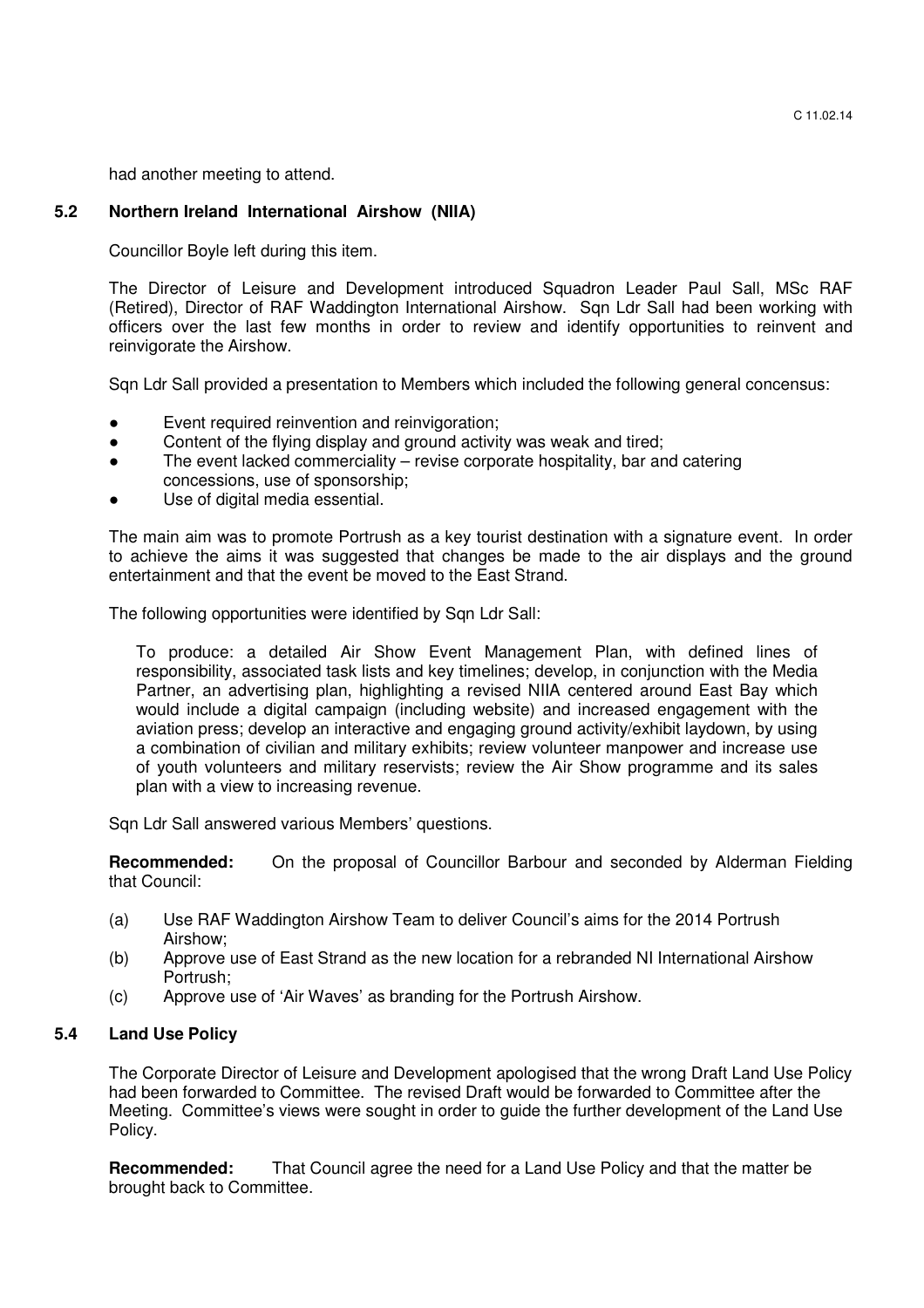#### **5.5 Tree Policy**

Consideration was given to the Draft Tree Policy (previously supplied).

 The Outdoor Recreation Manager outlined the content of the Draft Policy which focused on the strategic context for management and maintenance of the Borough's relatively small number of trees to ensure that all Council's duties and legal responsibilities were met.

 The purpose of the Draft Tree Policy was to provide clear guidance to staff and public with regard to the maintenance and enhancement operations. The strategic direction outlined and the subsequent policies listed formed the basis for operations which would then become the foundation of management aims and objectives detailed over a ten-year period.

**Recommended:** On the proposal of Alderman Hickey and seconded by Councillor Barbour that Council endorse and support the Draft Tree Policy as presented.

#### **5.6 Lansdowne Masterplanning**

 The Corporate Director of Leisure and Development advised Members that the contract for the Masterplanning of Lansdowne Portrush had been awarded to The Paul Hogarth Company.

 An initial public consultation event along with key stakeholder consultations had been scheduled to take place on Wednesday 29 January 2014 at 5.30pm in Portrush Town Hall. Further consultations would be arranged at the draft masterplan stage in late March 2014 and the draft masterplan would be presented to Council for consideration in April 2014. Until the conclusion of the masterplan process it was considered premature to progress any individual element within the designated area.

**Recommended:** That Council complete the masterplan process before considering Coleraine Yacht Club's proposals to redevelop Portandoo Harbour and the option to commercially develop Lansdowne Boat Shelter.

#### **6 CORRESPONDENCE**

#### **6.1 North West '200' – Concert**

The Corporate Director of Leisure and Development advised Members that a request had been received from Brian Moore (endorsed by Mervyn Whyte MBE) seeking permission to use Portrush Recreation Grounds for a country and western concert on Wednesday 14 May 2014 from 7.30 pm to 11.30 pm.

The purpose of the concert would be to enhance the North West '200' Festival Week and to generate revenue for the event.

Whilst Council's Environmental Services had indicated a limit of 2,500 attendees, this was being reviewed based upon the licensed site capacity and emergency plan.

The North West '200' Concert Event Management Team would be responsible for assessing risk and for the liability and insurances for the period specified in the permission agreement. In addition, the Team would also accept full responsibility for security and public toilets.

The North West '200' would benefit from at least 75% of the profit from the event. No funding was being sought from Council. In addition to the land use, Council would be asked to provide barriers.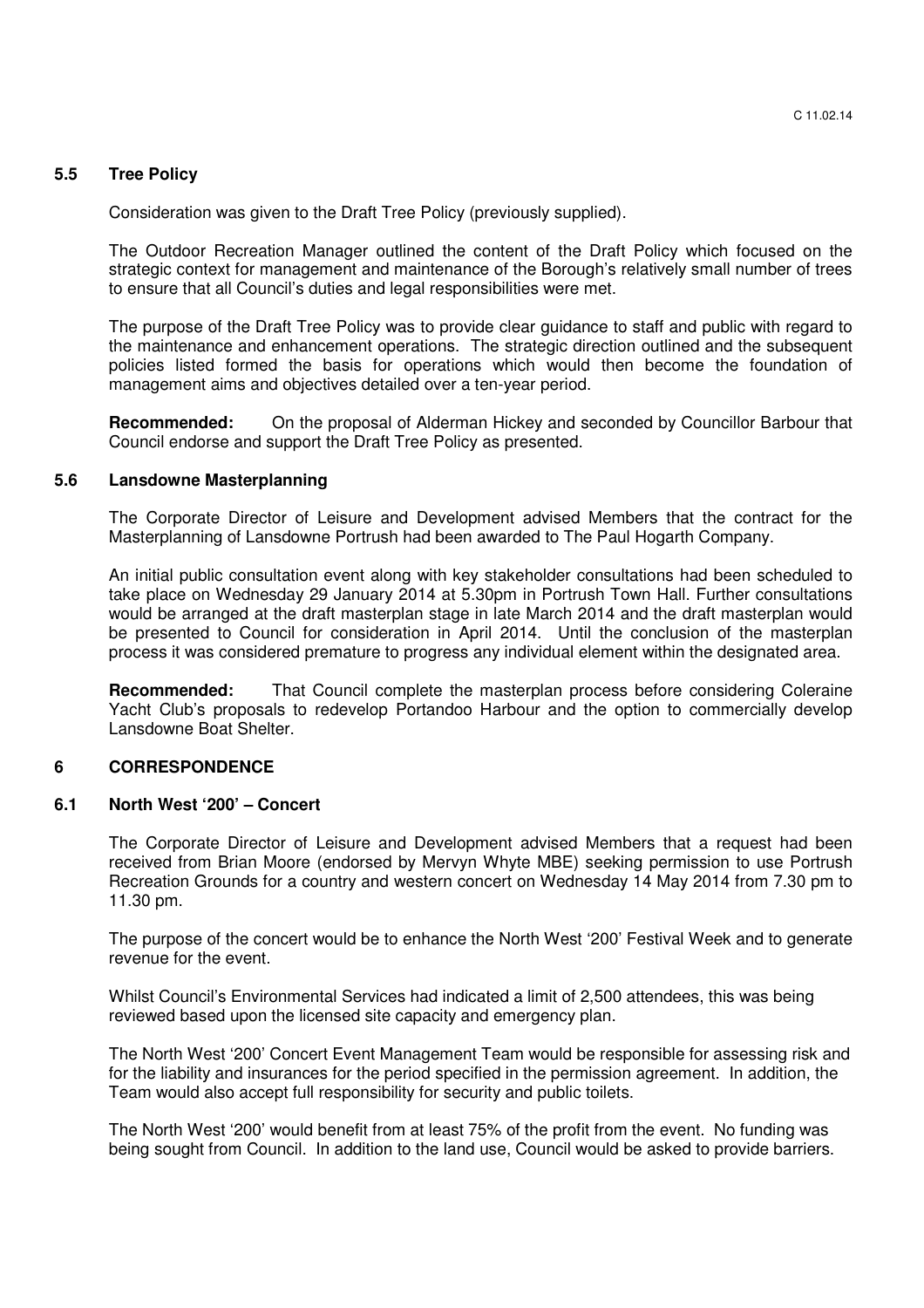**Recommended:** That Council agree, in principle, to grant the use of Portrush Recreation Grounds, subject to the receipt of a detailed event plan, confirmed maximum attendance and a successful application for liquor licence.

# **6.2 Capital Projects – Caravan Sites**

The Corporate Director of Leisure and Development advised Members that the three identified Capital Projects at the caravan sites (Carrick-dhu and Juniper Hill) were:

- i) improvements to the electricity supply;
- ii) address poor drainage;
- iii) renovation of the Juniper Hill caravan touring field toilet block.

 Whilst i) and ii) were at the investigation stage, Council would be able to progress the renovation of the toilet block subject to Council approval.

A full elemental cost breakdown of the necessary works was as follows:

| <b>Wall Finishes</b>            | £7,934.00  |  |
|---------------------------------|------------|--|
| <b>Ceiling Finishes</b>         | £7,341.00  |  |
| <b>Floor Finishes</b>           | £10,129.00 |  |
| Internal Doors                  | £600.00    |  |
| <b>Windows/External Doors</b>   | £4,482.00  |  |
| <b>External Walls</b>           | £2,775.00  |  |
| Roof/Rainwater Goods            | £5,689.00  |  |
| External Works/Drainage         | £4,340.00  |  |
| <b>Sundries</b>                 | £210.00    |  |
|                                 | £43,500.00 |  |
| Contingency                     | £6,000.00  |  |
| <b>Exclusions:</b>              |            |  |
| <b>Statutory Fees</b>           |            |  |
| <b>M&amp;E Associated Works</b> |            |  |
| <b>Asbestos Removal</b>         |            |  |
| <b>TOTAL COST PLAN</b>          | £49,500.00 |  |

These essential improvement works would encourage an increase in visitor numbers for an outdoor facility with corresponding increased energy efficiency.

**Recommended:** That Council approve the capital spend of £49,500.00 for the works specified at Juniper Hill caravan touring field toilet block.

#### **6.3 'Bus Stop' - Economic Development Programme**

The Corporate Director of Leisure and Development provided an update on the 'Bus Stop' project. The project would focus on key relevant sectors and areas within the University to reflect Coleraine's sales proposition - specifically the Faculty of Computing (Cloud Computing, Financial Engineering) and the Faculty of Media, Film and Journalism, at a cost of £108,496.00. Invest NI and the European Sustainable Competitiveness Programme 2007-2013 had offered Council £81,372.00 grant (75%), leaving a match funding requirement of £27,124.00 to be provided by Council over three financial years.